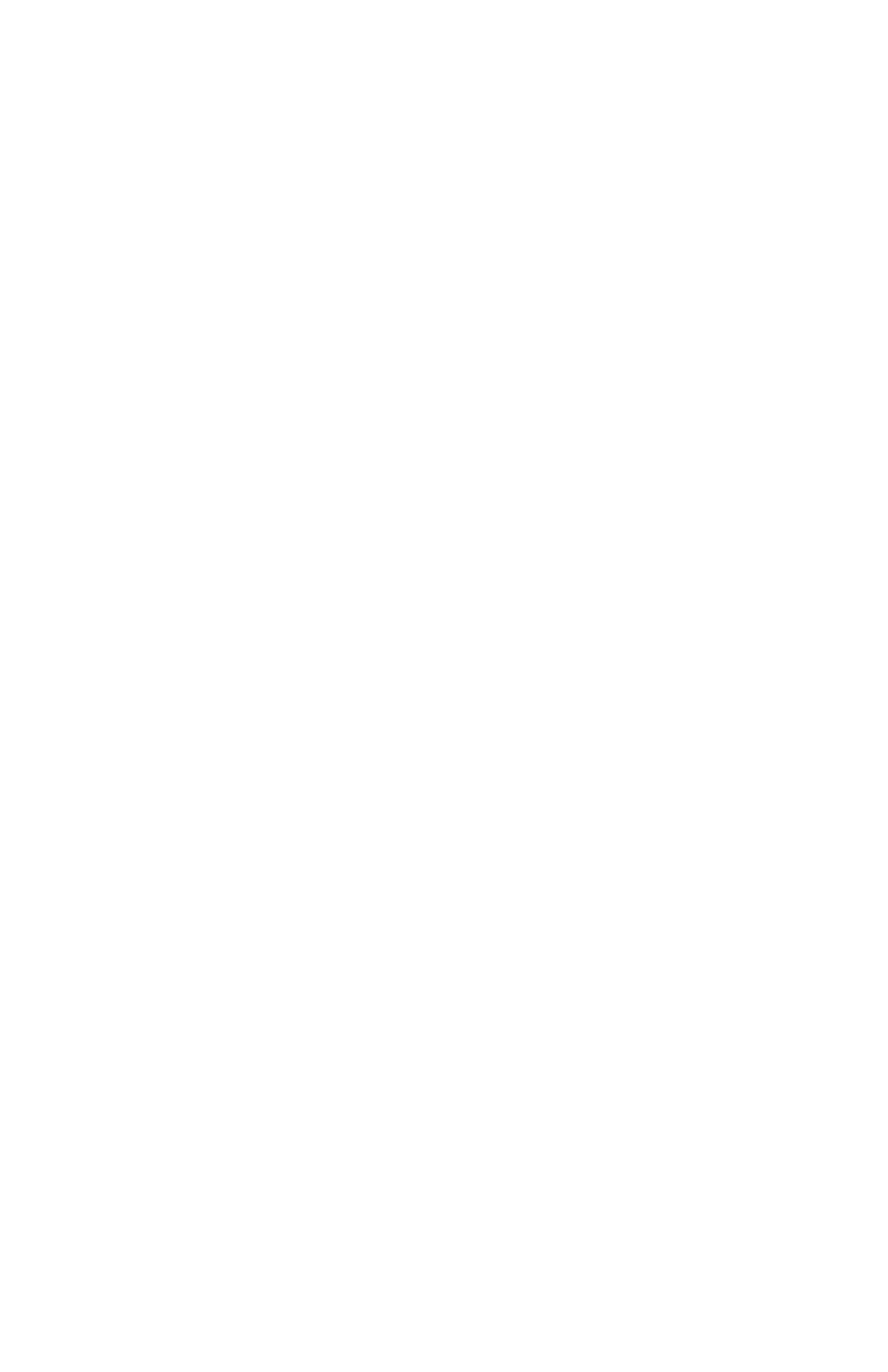# **INSTALLATION INSTRUCTIONS**

**Step 1.** Check Package Contents Missing part? Call 800-264-1190 Mounting hardware kit includes the following:

|   | Part                    | Quantity                                                                              |
|---|-------------------------|---------------------------------------------------------------------------------------|
| a | <b>Mounting Bracket</b> | 2 (shades up to 36" wide)<br>3 (shades 36" to 54" wide)<br>4 (shades 54" to 72" wide) |
|   | 1 <sup>/8</sup> Screws  | 2 per bracket                                                                         |

[Note: one extra screw of each noted size is included for convenience]

## **Step 2.** Tools Required

Screwdriver, tape measure, pencil, drill, step ladder, scissor.



Note: use #6 plastic anchors for dry wall or plaster mounting.

## **Step 3.** Bracket Location and Installation

Your blind may be installed either inside the window frame or outside the window frame.

A mounting bracket should be positioned about 1" to 3" from each end of the head rail. For wider shades that require 3 or more brackets, these should be spaced evenly between the two outermost brackets. Always position the brackets such that there is no interference with the mechanisms inside the head rail. The procedure outlined below will assure proper bracket placement.





## **For Outside Mounting:**

Clip the brackets onto the head rail as described above. Hold the blind level at the height desired and center it over the window opening. Mark the exact location of each bracket with a pencil. Remove the brackets from the head rail and position the top of each bracket at the marked location and screw each bracket into the wall or window molding using the 1<sup>1</sup>/<sub>8</sub>" screws, pre-drill the screw holes using a 5/64" drill bit.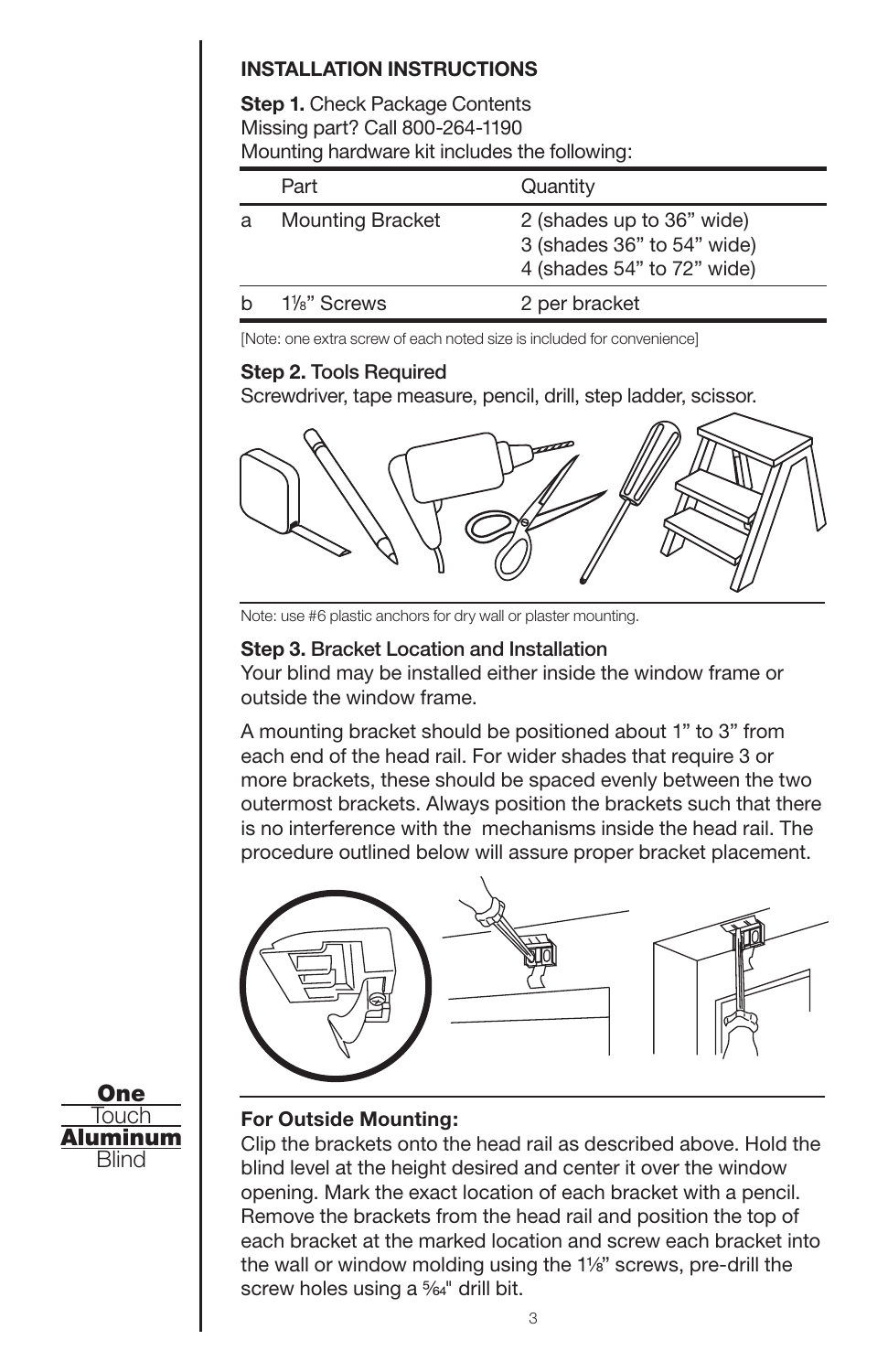## **For Inside Mounting:**

Clip the brackets onto the head rail as described above. Hold the blind in place and make a pencil mark at the rear of each bracket where it contacts the inside of the window frame. Remove the brackets from the head rail and align them with the marks. Attach each bracket using the 11/8" screws, pre-drill the screw holes using a 5/64" drill bit.

## **Step 4.** Securing the Head Rail

Lift the head rail into position such that the front edge of each bracket is under the inner front edge of the head rail. Push the head rail upward until the flexible tab at the bottom of each bracket snaps onto the back of the head rail. Check carefully to assure that each bracket is properly secured.



#### **Step 5. Attach Handle /** How to Operate

Attach the handle to the bottom rail as illustrated.



Always rotate the slats to the "open" horizontal position before raising or lowering. This assures smooth operation and increases the life of the blind.

- **To lower blind:** Grip the Bottom-Rail/Handle and slowly pull straight down.
- **To raise blind:** Put one hand under the Bottom Rail (palm facing up) and lift with a slow steady tempo until the desired height is reached.
- **To tilt the slats:** Lower and raise the handle slowly. This is a learned technique, but takes only a few seconds to master

## **CLEANING YOUR BLINDS**

Dusting: use a soft cloth, feather duster, cylindrical dust brushes specifically designed for blinds or vacuum using the soft brush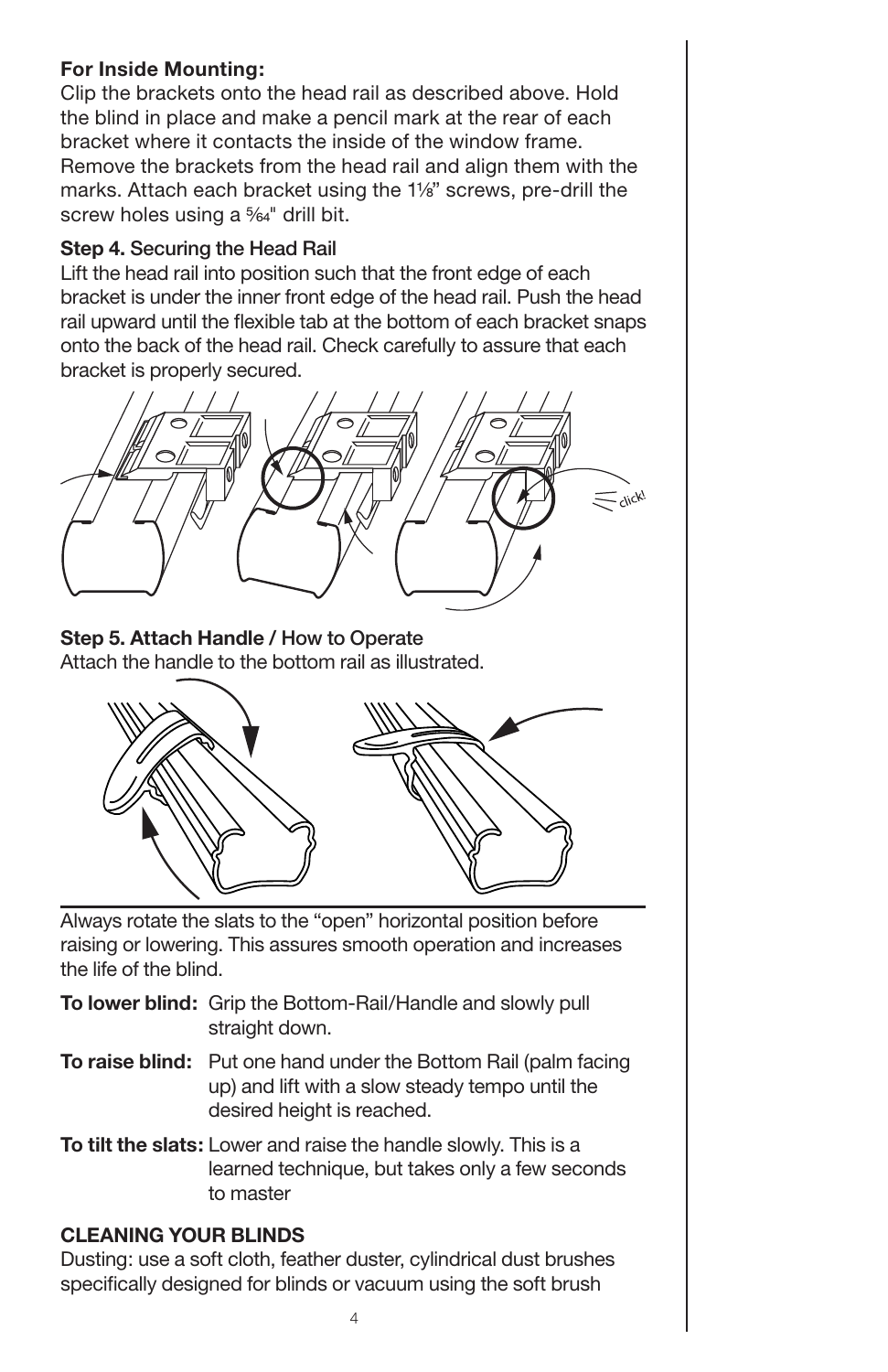attachment. Washing: use a cloth, sponge or soft brush and a mild detergent.

Use warm or cold water, not hot water. Place toweling on the floor and/or window sill and wash the blind in sections. Smaller blinds can be washed in a sink or tub; blinds can also be gently hose washed outdoors. Rinse off suds thoroughly. Drain the head rail and bottom rail; remove end caps if necessary. Towel dry to avoid water marks. To have your blinds cleaned professionally, check the local telephone directory for a venetian blind cleaning service or laundry.

#### **REPLACEMENT PARTS**

In the event that replacement parts are ever needed, you may call: 1-800-264-1190

Please be sure to provide the following information, if possible:

- The complete model or catalog number of your product
- A description of the product
- A description of the part needed

## **LIMITED LIFETIME WARRANTY**

The enclosed product is warranted to the original residential retail purchaser as long as the product remains in the original window.

#### Covered:

**Lifetime:** Entire product against manufacturing defects (i.e. a flaw in the product design, materials, or workmanship that causes the product to no longer function)

**3 years:** Cords including internal cords such as those found in cordless blinds.

**5 years:** All fabric

#### **Not Covered:**

Normal Wear and Tear

Any product that fails due to: abuse • exposure to salt air • improper installation • accident • extraordinary use • improper operation • alterations • improper cleaning • misapplication

• damage from pests/insects/pets • improper handling • misuse

Natural wood products that have: loss of color intensity

• yellowing or cracking of plastic parts or foam wood product

• variations in color, grain, or texture • warping of wood slats in high humidity areas

Costs associated with: product removal • transportation to and from the retailer • brand label removal • product re-measure

• incidental or consequential damages • product reinstallation

• shipping

In the event there are multiple blinds/shades in the same room, only the defective blind/shade will be replaced.

## **To Report Shipping Damage:**

5 If damage occurred during shipping, call place of purchase and report within 7 calendar days or else you may be denied credit for your damaged product.